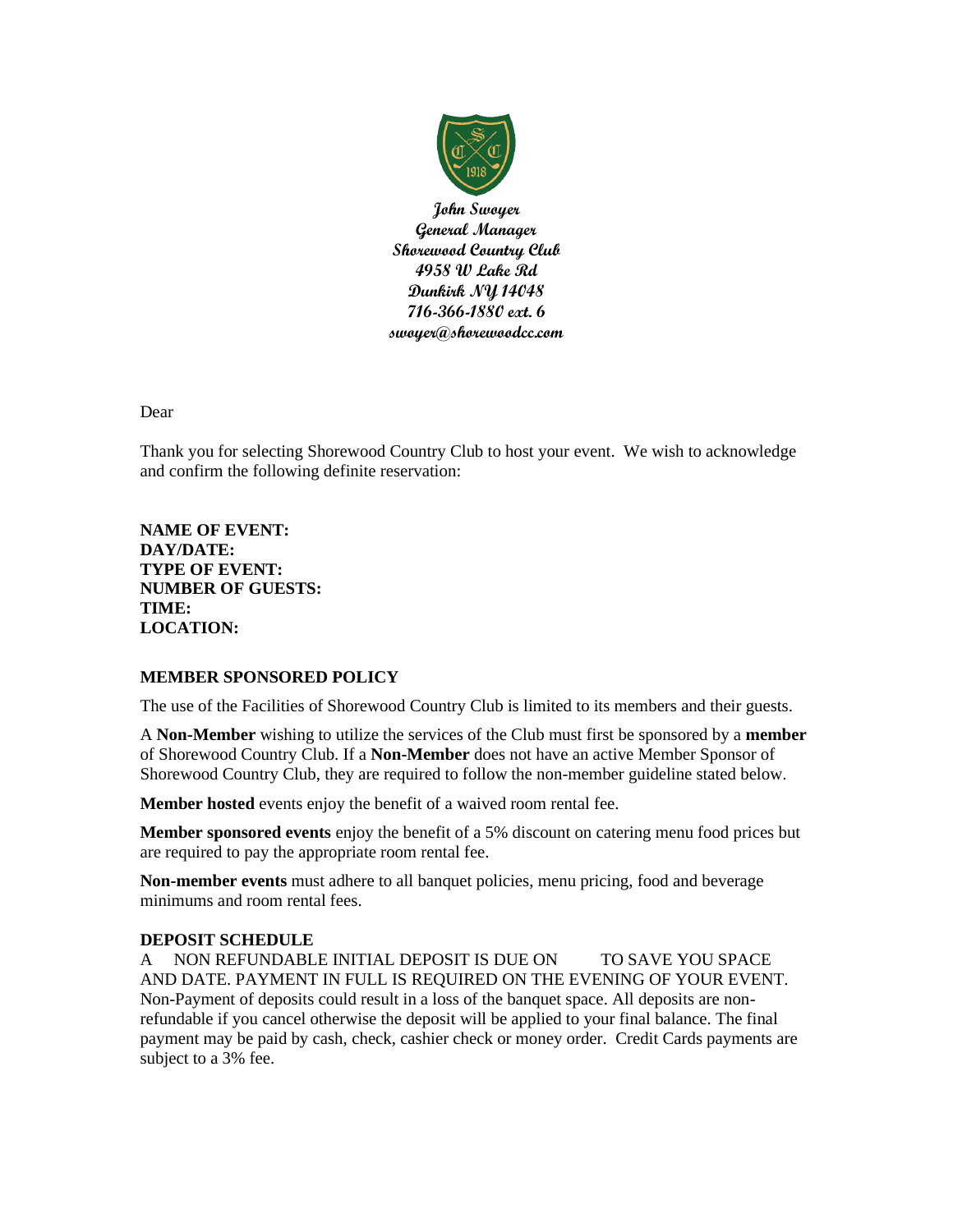### **MENU**

Final menu selection is due . Shorewood Country Club can provide you with a wide variety of services for your function. These services include, but are not limited to buffet service, sit-down service and formal service. If you have a special request not listed, we will be happy to accommodate your needs.

All food items must be supplied and prepared by Shorewood Country Club.

#### **BEVERAGES**

We offer a complete selection of beverages to compliment your function. Please note that alcoholic beverage sales are regulated by the New York State Liquor Authority. As a licensee, Shorewood Country Club is responsible for administration of these regulations. Therefore, no alcoholic beverages may be brought onto Shorewood Country Club property, Management reserves the right to confiscate beverages that are brought onto property without consent. Shorewood Country Club management reserves the right to limit or deny alcohol as it deems necessary.

## **GUARANTEE**

The guaranteed attendance is required on one (1) week prior to the commencement of your event. This number will be a guarantee even if fewer guest attend.

Shorewood Country Club prepares banquet orders in accordance with contractual guarantees. If a guaranteed number is not received prior to your event, we will consider the approximate number of guests on the Banquet event order to be the correct even if the number served if greater. We do not package food for off premises consumption. At no time will alcoholic beverages be packaged for off premises consumption.

The **Member, Member Sponsor or Non-Member** understands, accepts and is responsible for all financial obligations relating to the event. All Event Charges must be applied to the **Member or Member Sponsor's Account**. In addition, any payment made will be applied towards the Member or Member Sponsor's Account.

Shorewood Country Club cannot be responsible for service to more than 5%. Should these arrangements meet with your approval, please sign and return the duplicate copy to our office byThe individuals below represent that each is authorized to bind his or her party to the Agreement. If this Agreement is not received by the date above, all space referred to herein will be released and neither party will have any further obligations under this Agreement.

### **CANCELLATION**

In the event of cancellation, the deposit is not refundable unless Shorewood Country Club is able to schedule a party of equal value for the date you have reserved.

Event rescheduling requires 30 days' notice. Any applied deposits will transfer to the new scheduled date. Additional fees may be applied if an event is rescheduled with less than 30 days' notice.

### **EVENT SPACE**

Event space is reserved only for the time indicated. Additional Event time or set up/ tear down time, if needed, must be specified.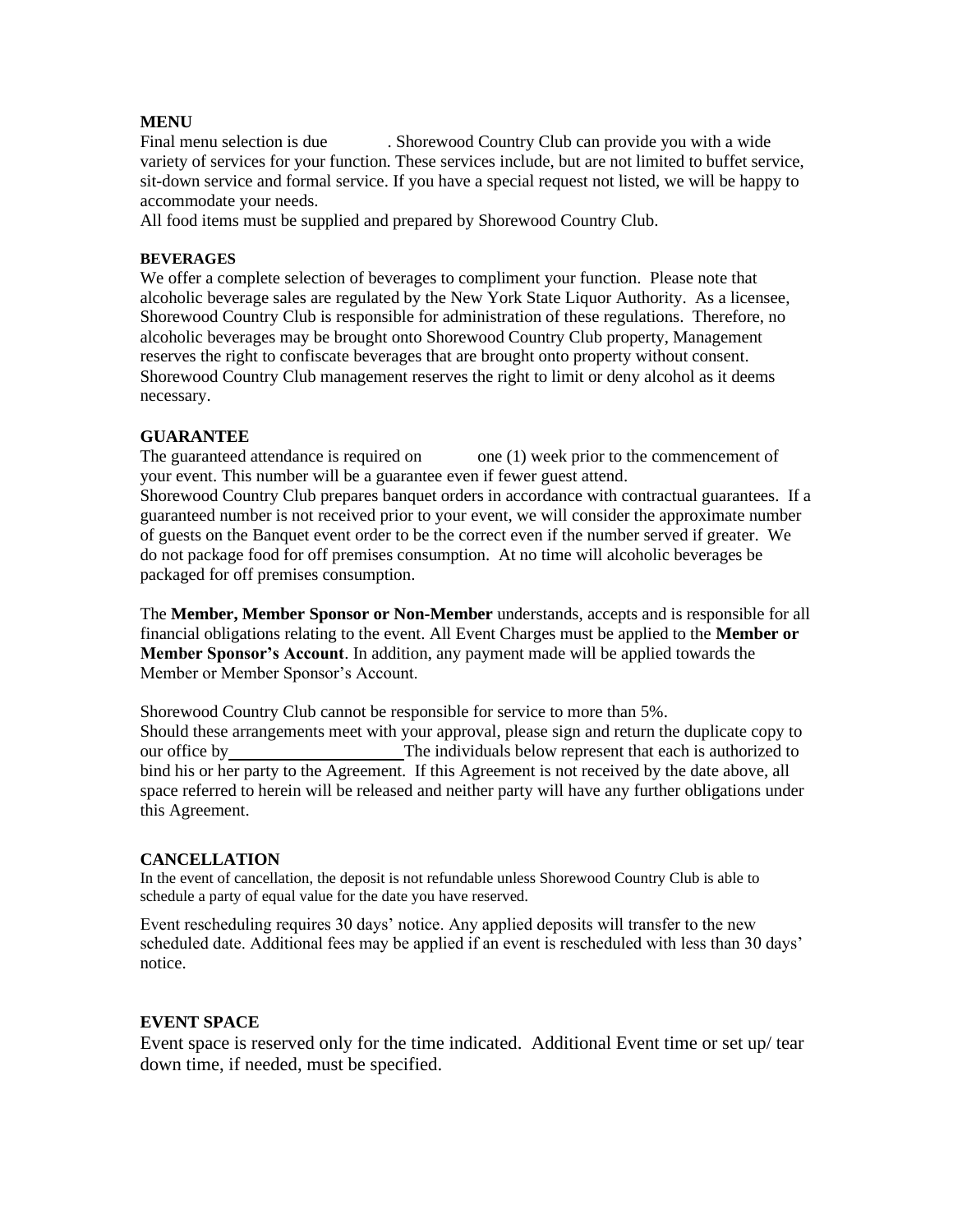### **DRESS CODE**

Shorewood Country Club strives to maintain high standards. If a function is being held while Shorewood Country Club is providing services for its members, proper attire must be worn. Our Main dining Room is a formal dining area, no head wear please. In order to maintain standards, Shorewood Country Club requests that a host notifies all attendees of our policy. Hosts are responsible for the conduct and dress of attendees.

### **SMOKING & VAPING**

In accordance with New York State law, we are a smoke free facility. Smoking/ Vaping is not allowed inside any building or under any structure permanently attached to a building. Designated smoking areas are outside the main entrance and bar entrance.

### **PERSONAL PROPERTY**

Shorewood Country Club is not responsible for lost or stolen items. If you will be leaving items behind for later pick up, please provide our Food and Beverage manager with a list of items so we may store them in a secure location.

## **INDEMNIFICATION**

Customer agrees that SCC shall not be liable to Customer, related parties and participants in the Event, for any and all claims, actions, proceedings, damages, costs, expenses, losses and liabilities, including, but not limited to , reasonable attorney's fees both at trial and on appeal, in whole or in part directly or indirectly arising out of, (i) the negligent acts or omissions of any participant in the Event, or that of anyone employed by the Customer for whose acts it may be liable, or (ii) a breach of any covenant, representation or warranty contained herein. Customer shall always indemnify and hold SCC harmless from or on account of injury to persons or any loss of or damage to property caused by any casualty or accident not arising from any negligence on the part of SCC.

### **DAMAGE**

Customer is responsible for all destruction or defacement of SCC property, and shall reimburse SCC for any charges or expenses that are incurred as a result of this Event. If deemed necessary by SCC prior to the Event, an outside security firm may be contracted at the Customer's expense to ensure the safety of the guests and property.

### **HOLD HARMLESS**

Customer shall not be liable for any claims, liabilities, obligations, and causes or actions arising from any negligence on the part of SCC. Customer agrees to protect, defend, indemnify, and otherwise hold harmless SCC and its officers, directors, agents and employees, of and from all claims, liabilities, obligations, and causes of action of whatever kind arising in any manner whatsoever out of or in connection with the acts or omissions of the Customer or the agents, employees, attendees, participants, or otherwise in connections with the Event.

### **INSURANCE**

SCC is not responsible for personal injury to guests or Event participants as a result of accidents due to their own carelessness, nor is it responsible for personal property loss or damage. Customer assumes all liability.

### **FORCE MAJEURE**